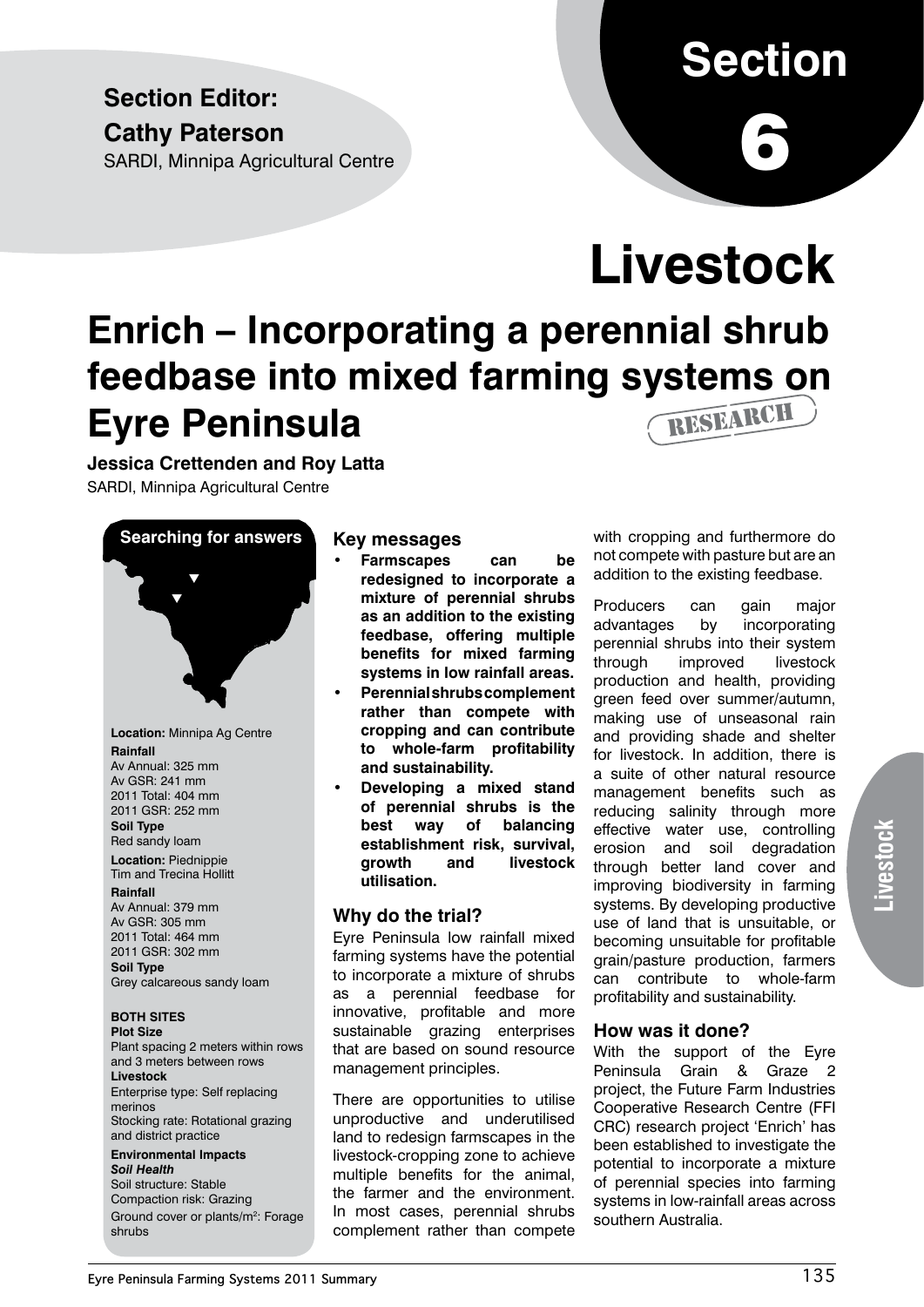Perennial or annual plants: Perennial Grazing Pressure: Piednippie (148 DSE/ha), Minnipa (90 DSE/ha) **Water use** Runoff potential: Low **Resource Efficiency** Energy/fuel use: Standard Greenhouse gas emmissions (CO<sub>2</sub>, NO<sub>2</sub>, methane): Livestock **Social/Practice** Time (hrs): Extra livestock management Clash with other farming operations: Standard practice Labour requirements: Livestock may require supplementary feeding and regular checking **Economic** Infrastructure/operating inputs: High cost of establishment Cost of adoption risk: Low

Two Enrich perennial shrub sites at the Minnipa Agricultural Centre (MAC) and Piednippie were planted on upper Eyre Peninsula as tubestock in 2009, each with 4 replicates of 15 species with 36 plants in each replicate.

Refer to the EPFS Summary 2010, pg 139 for a list of the botanical and common names of the forage shrub species planted at the Minnipa and Piednippie Enrich field trials.

Ongoing measurements in autumn and spring have monitored plant survival, growth, plant health, flowering/fruiting, recruitment, edible biomass, as well as defoliation (palatability) and recovery after the first grazing period in autumn 2011.

The 4 replicates at the Minnipa site were fenced separately and grazed individually, whereas the Piednippie site was not fenced, thus all replicates were grazed at the same time. Grazing information for both sites is given in Table. 1.

### **What happened?**

Measurements taken at both sites have shown that there are a selection of perennial shrub species that have adapted well to the regions and have favourable survival and growth characteristics, compared to other species that have very few remaining shrubs on both sites. Figure 1 shows the survival characteristics of the shrubs since their establishment of 36 plants in 2009.

*Table 1 Grazing method, grazing period, days grazed, sheep numbers and stocking rate for both Minnipa and Piednippie Enrich sites, 2011*



*Figure 1 Perennial shrub survival for Minnipa and Piednippie Enrich sites in spring 2011 (plant numbers remaining out of 36 established in 2009)*

*\*Species at Minnipa site only, \*\*Species at Piednippie site only*

Biomass production measurements were taken for each shrub (excluding the outside shrubs in each species for edge effect for a total of 24 plants for each species) using two different techniques in the autumn and spring sampling periods. The first method used height x width x depth calculated measurements of each shrub, which can give an advantage to the taller shrubs, or those that have long branches. The 'Adelaide Technique' was also used for better accuracy, which was calculated by choosing a representative individual plant 'unit' of each shrub species,

measuring this 'unit' objectively, through sampling a portion of the shrub for dry matter and the shrub given a corresponding score. The sampled 'unit' was then separated for edible and inedible proportions dried and weighed.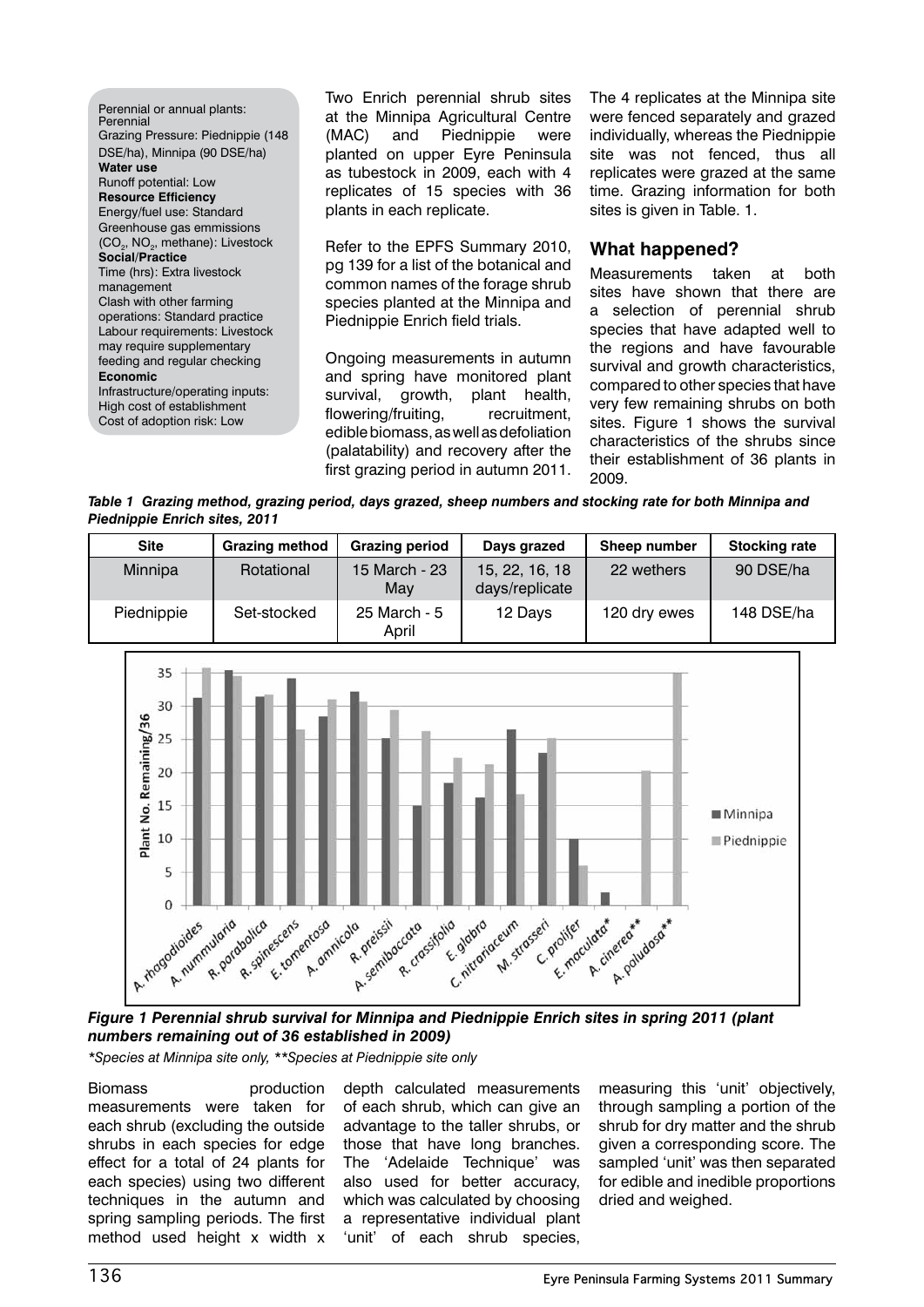*Table 2 Average edible biomass (grams of dry matter/ plant) and average biomass (height x width x depth in m³) for Minnipa and Piednippie sites pre and post grazing 2011 (autumn and spring measurements)*

|                           |                                           | <b>Minnipa</b>                             | Piednippie                                |                                           |                                           |
|---------------------------|-------------------------------------------|--------------------------------------------|-------------------------------------------|-------------------------------------------|-------------------------------------------|
| <b>Scientific name</b>    |                                           | Average Biomass*                           | Average Biomass*                          |                                           |                                           |
| of shrub                  | <b>Edible</b><br>(g/plant)<br>Pre-grazing | <b>Edible</b><br>(g/plant)<br>Post-grazing | $HxWxD$ (m <sup>3</sup> )<br>Post-grazing | <b>Edible</b><br>(g/plant)<br>Pre-grazing | $HxWxD$ (m <sup>3</sup> )<br>Post grazing |
| C. prolifer               | $\overline{4}$                            | $\overline{7}$                             | 0.01                                      | 40                                        | 0.07                                      |
| R. parabolica             | 1736                                      | 2095                                       | 2.87                                      | 1425                                      | 2.98                                      |
| A. nummularia             | 2349                                      | 1526                                       | 4.19                                      | 2831                                      | 4.81                                      |
| R. crassifolia            | 369                                       | 673                                        | 0.79                                      | 666                                       | 1.38                                      |
| R. spinescens             | 1231                                      | 843                                        | 1.45                                      | 581                                       | 0.93                                      |
| C. nitrariaceum           | 133                                       | 130                                        | 0.68                                      | 48                                        | 0.47                                      |
| M. strasseri              | 27                                        | 22                                         | 0.02                                      | 103                                       | 0.15                                      |
| C. remotus/ A. nummularia | 0/1730                                    | 0/1218                                     | 0.32/3.73                                 | n/a                                       | n/a                                       |
| E. tomentosa              | 1001                                      | 297                                        | 0.32                                      | 1178                                      | 0.47                                      |
| E. glabra                 | 187                                       | 72                                         | 0.05                                      | 600                                       | 0.44                                      |
| A. amnicola               | 720                                       | 335                                        | 0.39                                      | 1357                                      | 0.49                                      |
| A .rhagodioides           | 2606                                      | 1074                                       | 3.45                                      | 1582                                      | 1.64                                      |
| A. semibaccata            | 390                                       | 153                                        | 0.14                                      | 2068                                      | 0.25                                      |
| R. preissii               | 662                                       | 809                                        | 1.33                                      | 1864                                      | 3.66                                      |
| E. maculata               | $\overline{2}$                            | 6                                          | 0.01                                      | n/a                                       | n/a                                       |
| A. cinerea                | n/a                                       | n/a                                        | n/a                                       | 770                                       | 1.37                                      |
| A. paludosa               | n/a                                       | n/a                                        | n/a                                       | 1427                                      | 1.05                                      |

 *\*Averages are calculated from the plants surviving on each site*

| Table 3 Average defoliation percentages over the grazing periods at Minnipa and Piednippie Enrich |  |
|---------------------------------------------------------------------------------------------------|--|
| sites (i.e. 10% defoliation refers to 10% of shrub edible biomass)                                |  |

| <b>Scientific name</b>    | <b>Minnipa Defoliation %</b> |         |                          |         | <b>Piednippie Defoliation</b> |           |
|---------------------------|------------------------------|---------|--------------------------|---------|-------------------------------|-----------|
| of shrub                  | Rep 1**                      | Rep 2** | Rep 3**                  | Rep 4** | $@5$ days                     | @ 12 days |
| C. prolifer*              |                              | 100     | 100                      | 100     | 100                           | 100       |
| R. parabolica             | 0                            | 0       | 5                        | 5       | 0                             | 0         |
| A. nummularia             | 95                           | 30      | 100                      | 100     | 50                            | 100       |
| R. crassifolia            | 5                            | 90      | 100                      | 100     | 5                             | 5         |
| R. spinescens             | 5                            | 60      | 100                      | 100     | 20                            | 65        |
| C. nitrariaceum*          | 100                          | 100     | 100                      | 100     | 95                            | 100       |
| M. strasseri*             | 100                          | 100     | 100                      | 100     | 100                           | 100       |
| C. remotus/ A. nummularia | $-195$                       | $-130$  | $-100$                   | $-100$  | n/a                           | n/a       |
| E. tomentosa              | 100                          | 95      | 100                      | 100     | 50                            | 100       |
| $E.$ glabra*              | 100                          | 100     | 100                      | 100     | 85                            | 100       |
| A. amnicola               | 100                          | 95      | 95                       | 100     | 10                            | 85        |
| A .rhagodioides           | 50                           | 50      | 90                       | 90      | 50                            | 100       |
| A. semibaccata            | 100                          | 100     | 100                      | 100     | 65                            | 95        |
| R. preissii               | 5                            | 90      | 100                      | 100     | $\mathbf 0$                   | 0         |
| E. maculata*              |                              | 100     | $\overline{\phantom{0}}$ |         | n/a                           | n/a       |
| A. cinerea                | n/a                          | n/a     | n/a                      | n/a     | 20                            | 100       |
| A. paludosa               | n/a                          | n/a     | n/a                      | n/a     | 0                             | 10        |

*\* Please note some of the species had minimal survival and biomass recordings at the commencement of grazing \*\* Please note that sheep grazed each replicate (1-4) for different periods, at 15, 22, 16 and 18 days respectively*